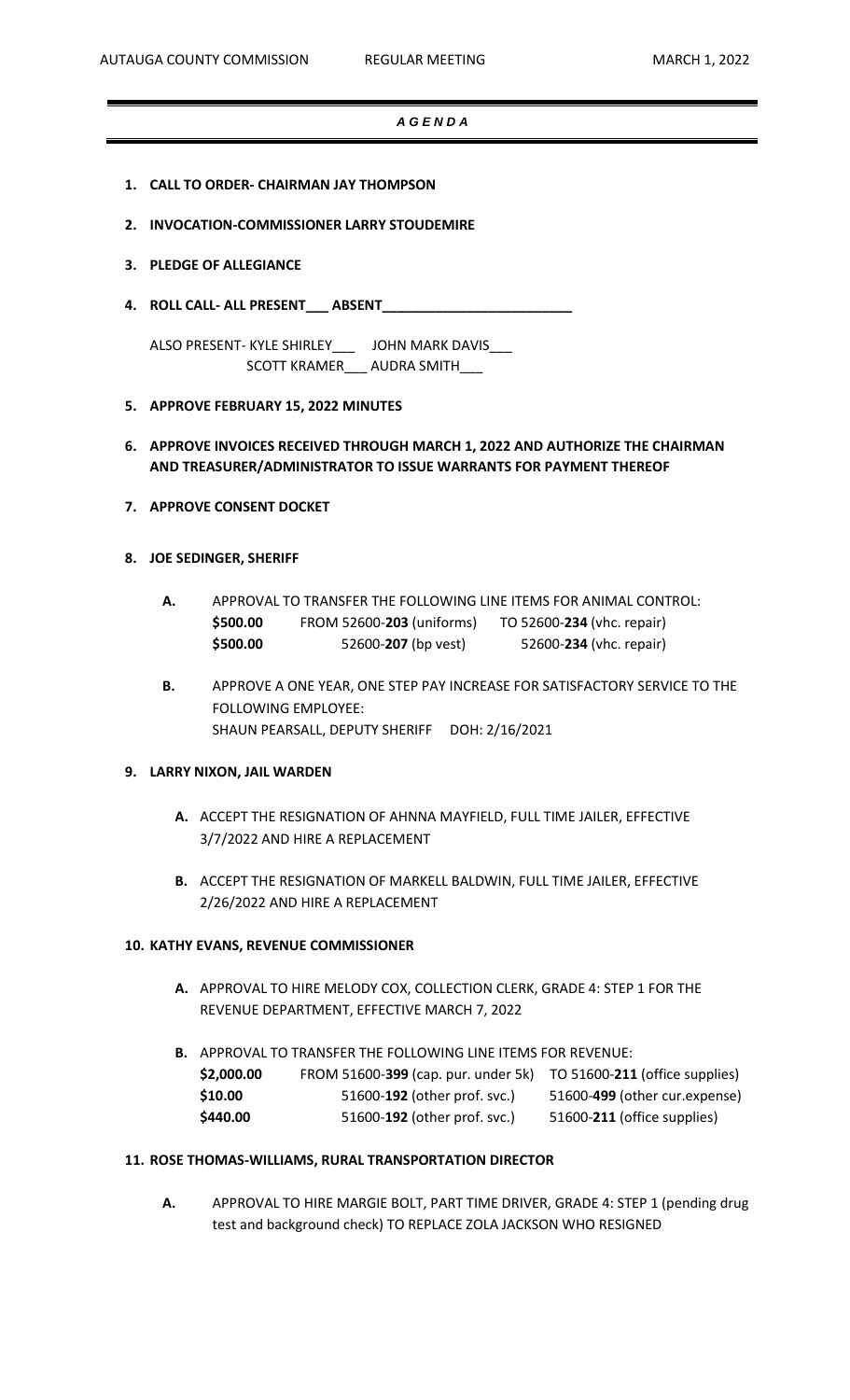# **12. ERNIE BAGGETT, EMA DIRECTOR**

**A.** APPROVE FY2021 EMERGENCY MANAGEMENT PERFORMANCE GRANT COOPERATIVE AGREEMENT IN THE AMOUNT OF \$42,972.00

#### **13. JOHN MARK DAVIS, COUNTY ENGINEER**

- **A.** APPROVE THE RESIGNATION OF JOHNLETHA THREADGILL, LABORER II, EFFECTIVE 2/9/2022 AND ADVERTISE TO HIRE A REPLACEMENT
- **B.** APPROVAL TO HIRE CHRISTOPHER DEAVERS, LABORER I, GRADE 2: STEP 1, EFFECTIVE 3/7/2022 (pending drug test/background check) TO REPLACE TRISTEN HAGANS WHO WAS TERMINATED
- **C.** APPROVAL TO AWARD BID FOR PROJECT RA-ACP-01-89-21, RESURFACE & TRAFFIC STRIPE MOSES RD & WIDEN, RESURFACE AND TRAFFIC STRIPE POWELL RD TO LOWEST RESPONSIBLE BIDDER: **WIREGRASS CONSTRUCTION COMPANY**
- **D.** APPROVAL TO ENTER INTO AGREEMENT WITH ADEM FOR REIMBURSEMENT THROUGH THE SCRAP TIRE FUND

## **14. CASSANDRA MORRIS, AUTAUGA COUNTY RESIDENT**

**A.** APPROVE THE FOLLOWING LETTER WELCOMING REVEREND WILLIE JAMES MORGAN, JR. TO MOUNT SINAI MISSIONARY CHURCH

## **15. GEORGE CAGLE, AUTAUGA COUNTY RESIDENT**

- **A.** DISCUSS SPEEDING DUMP TRUCKS ON COUNTY ROAD 42
- **16. EXECUTIVE SESSION**
- **17. COMMENTS AND DISCUSSIONS**
- **18. ADJOURN MEETING**